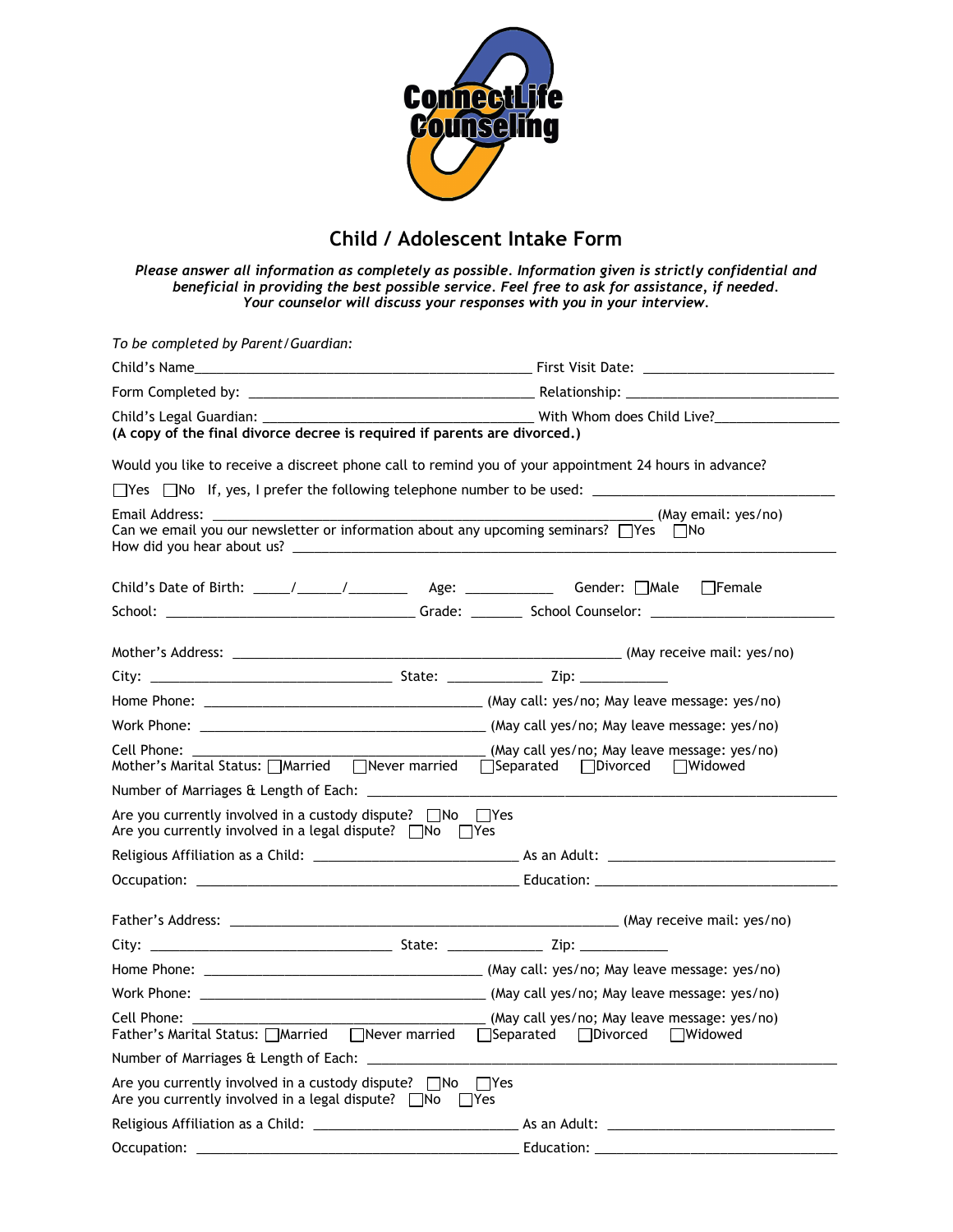Name of Person(s) to contact in case of Emergency:

1. \_\_\_\_\_\_\_\_\_\_\_\_\_\_\_\_\_\_\_\_\_\_\_\_\_\_\_\_\_\_\_\_\_\_\_\_\_\_\_\_\_\_ Phone: \_\_\_\_\_\_\_\_\_\_\_\_\_\_\_\_\_\_\_\_\_\_\_\_

2. \_\_\_\_\_\_\_\_\_\_\_\_\_\_\_\_\_\_\_\_\_\_\_\_\_\_\_\_\_\_\_\_\_\_\_\_\_\_\_\_\_\_ Phone: \_\_\_\_\_\_\_\_\_\_\_\_\_\_\_\_\_\_\_\_\_\_\_\_

*Immediate Family Members* (parents, siblings)

| Relationship    | Name | Age | Level of<br>Education/ Grade | Occupation | Does child get along<br>with them? |
|-----------------|------|-----|------------------------------|------------|------------------------------------|
| Mother          |      |     |                              |            |                                    |
| Father          |      |     |                              |            |                                    |
| Step-Parent     |      |     |                              |            |                                    |
| Step-Parent     |      |     |                              |            |                                    |
| Sister(s)       |      |     |                              |            |                                    |
| Brother(s)      |      |     |                              |            |                                    |
| Step-Sibling(s) |      |     |                              |            |                                    |
| Half-Sibling(s) |      |     |                              |            |                                    |

Does anyone in your family suffer from alcoholism, and eating disorder, depression or anything that might be considered a mental disorder? Please explain: \_\_\_\_\_\_\_\_\_\_\_\_\_\_\_\_\_\_\_\_\_\_\_\_\_\_\_\_\_\_\_\_\_\_

## **\*MEDICAL INFORMATION\***

 $\Box$  . The contribution of the contribution of the contribution of the contribution of the contribution of the contribution of the contribution of the contribution of the contribution of the contribution of the contributi  $\Box$  . The contribution of the contribution of the contribution of the contribution of the contribution of the contribution of the contribution of the contribution of the contribution of the contribution of the contributi

|                                                                          | Has your child ever seen a mental health professional (psychiatrist, psychologist or counselor)? Yes/No                                                                                                                                                                                                                                          |
|--------------------------------------------------------------------------|--------------------------------------------------------------------------------------------------------------------------------------------------------------------------------------------------------------------------------------------------------------------------------------------------------------------------------------------------|
|                                                                          |                                                                                                                                                                                                                                                                                                                                                  |
|                                                                          |                                                                                                                                                                                                                                                                                                                                                  |
| Has your child ever been hospitalized for mental health concerns? Yes/No |                                                                                                                                                                                                                                                                                                                                                  |
|                                                                          | Please circle the following items for which a diagnosis has been given: Depression, ADHD-Hyperactive, ADHD-<br>Inattentive, Conduct Disorder, Learning Disability, Anxiety/Nervousness, Panic Attack, Bipolar, Schizophrenia,<br>Oppositional Defiant Disorder, Mood/Anger, Tics, Insomnia/Sleeplessness, Obsessive/Compulsive, Addictions, Post |
| List medications child is currently taking:                              |                                                                                                                                                                                                                                                                                                                                                  |
|                                                                          |                                                                                                                                                                                                                                                                                                                                                  |
|                                                                          |                                                                                                                                                                                                                                                                                                                                                  |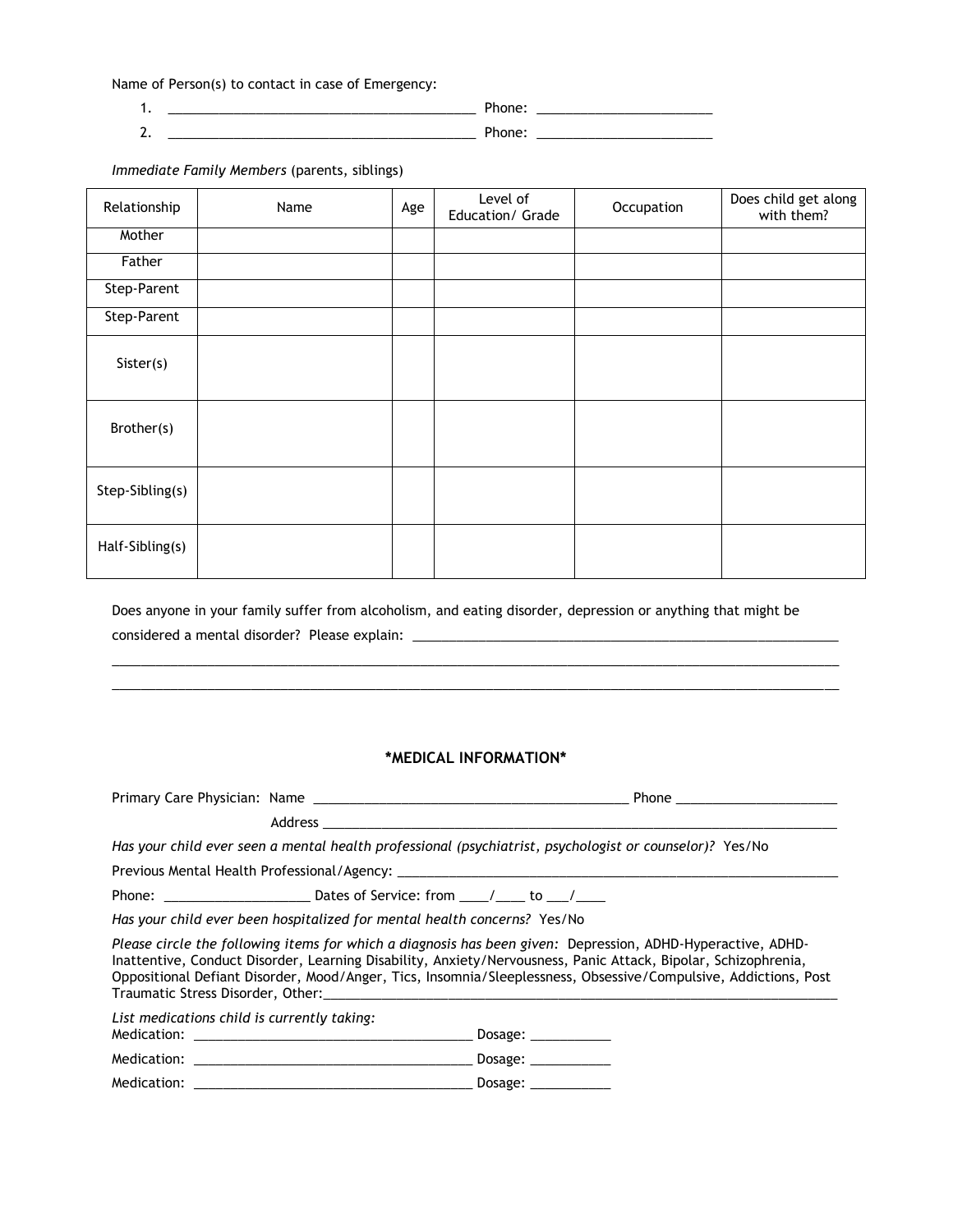*Please provide a brief description of why you are seeking counseling/therapy services for your child:* 

*Has anything happened that may have brought on/intensified your child's problems? Yes/No. If yes, please explain:*

| How often does your child experience these problems? Check the one that best describes your child's current<br>experience:                                                                                                                                                                                                                   |  |  |  |  |  |
|----------------------------------------------------------------------------------------------------------------------------------------------------------------------------------------------------------------------------------------------------------------------------------------------------------------------------------------------|--|--|--|--|--|
| _ Most of the day, every day<br>_ Some part of the day, every day<br>_ Most of the day on most days<br>_ Some part of the day on most days<br>_ More than once a week<br>_ More than once a month                                                                                                                                            |  |  |  |  |  |
| How much is/are the problems affecting your child? ______Mildly _______Moderately ______Severely                                                                                                                                                                                                                                             |  |  |  |  |  |
| In what areas do your child's problems impact his/her life? (Check all that apply)<br>_ Lifestyle (the way your child lives his/her life)<br>_ Activities (things your child normally does or would like to do)<br>_ Relationships (your child's ability to form or maintain relationships with others)<br>$\_$ Eating<br>_ Sleeping<br>Mood |  |  |  |  |  |
| My child's sources of satisfaction:                                                                                                                                                                                                                                                                                                          |  |  |  |  |  |
| My child's sources of stress:                                                                                                                                                                                                                                                                                                                |  |  |  |  |  |
| My child's leisure activities:                                                                                                                                                                                                                                                                                                               |  |  |  |  |  |
| My child's typical day:                                                                                                                                                                                                                                                                                                                      |  |  |  |  |  |
|                                                                                                                                                                                                                                                                                                                                              |  |  |  |  |  |
|                                                                                                                                                                                                                                                                                                                                              |  |  |  |  |  |
| Briefly describe any significant event in your child's development (including physical, psychological, emotional,<br>intellectual, social, spiritual, and academic):                                                                                                                                                                         |  |  |  |  |  |

*\_\_\_\_\_\_\_\_\_\_\_\_\_\_\_\_\_\_\_\_\_\_\_\_\_\_\_\_\_\_\_\_\_\_\_\_\_\_\_\_\_\_\_\_\_\_\_\_\_\_\_\_\_\_\_\_\_\_\_\_\_\_\_\_\_\_\_\_\_\_\_\_\_\_\_\_\_\_\_\_\_\_\_\_\_\_\_\_\_\_\_\_\_\_\_\_\_\_\_ \_\_\_\_\_\_\_\_\_\_\_\_\_\_\_\_\_\_\_\_\_\_\_\_\_\_\_\_\_\_\_\_\_\_\_\_\_\_\_\_\_\_\_\_\_\_\_\_\_\_\_\_\_\_\_\_\_\_\_\_\_\_\_\_\_\_\_\_\_\_\_\_\_\_\_\_\_\_\_\_\_\_\_\_\_\_\_\_\_\_\_\_\_\_\_\_\_\_\_ \_\_\_\_\_\_\_\_\_\_\_\_\_\_\_\_\_\_\_\_\_\_\_\_\_\_\_\_\_\_\_\_\_\_\_\_\_\_\_\_\_\_\_\_\_\_\_\_\_\_\_\_\_\_\_\_\_\_\_\_\_\_\_\_\_\_\_\_\_\_\_\_\_\_\_\_\_\_\_\_\_\_\_\_\_\_\_\_\_\_\_\_\_\_\_\_\_\_\_*